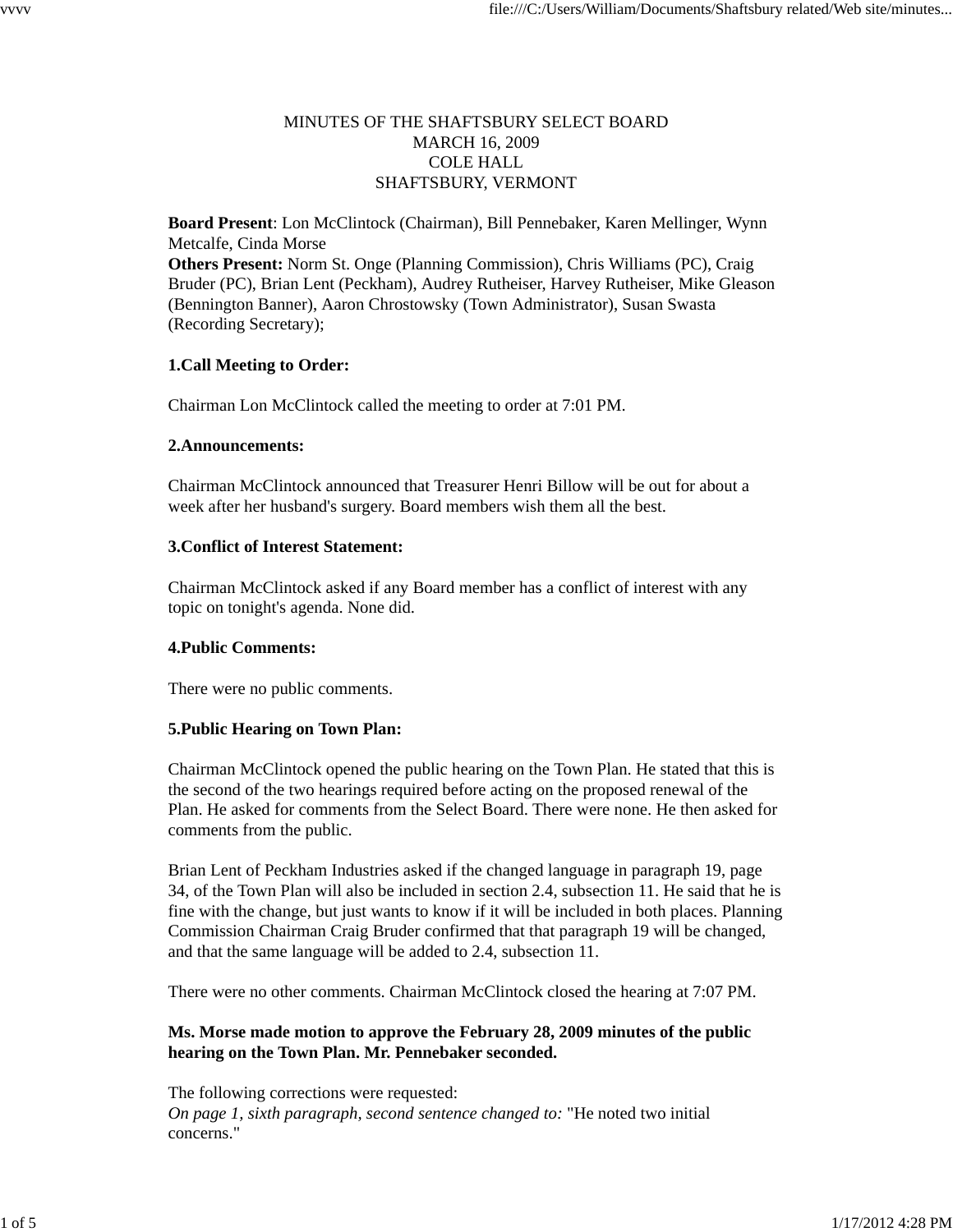## *On page 2, last paragraph, first sentence changed to:*

"XII. Housing, 4th Paragraph: Language talks about the possibility of putting housing on post-industrial sites, perhaps one of the previously used gravel pits."

### *On page 3, third paragraph changed to:*

Suggestion then made to change the language in Paragraph #19, and to include this same language in Section 2.4, Subsection #11. Fourth sentence: "Policies should be considered, developed and implemented for future reclamation of gravel pits in collaboration with landowners and extraction companies."

#### **Motion to accept the February 28 minutes as amended carried 5-0-0.**

The final language changes to the Town Plan will be made by Planning Commission member Norm St. Onge.

#### **6.Select Board Rules and Procedures:**

Chairman McClintock said that a revised copy of the rules had been distributed. Ms. Morse had not received it, and looked at it now. Ms. Mellinger said that they need to include language on identifying the paper of record. Mr. Pennebaker pointed out several instances where "will" should be changed to "shall." It was decided to change the language on making decisions on Board liaisons to "may" be determined "at or after" the organizational Board meeting.

### **Ms. Morse made motion to approve the Select Board Rules and Procedures as amended. Mr. Pennebaker seconded.**

Chairman McClintock said he wants to make the selection of paper of record a separate item so that they are reminded of it each year. He suggested making it item d under section 3. All agreed.

#### **Motion to approve rules as amended carried 5-0-0.**

## **Ms. Morse made motion to designate the Bennington Banner as paper of record. Ms. Mellinger seconded. Motion carried 5-0-0.**

### **7.Water Easement:**

Ms. Mellinger reported that Water Department head Joe Herrmann has not been able to get in touch with the last person they are waiting for on an easement. He will contact her at work. Ms. Mellinger will check with him to make sure they can wait three weeks for the Select Board meeting.

#### **8.Select Board Goals and Projects:**

Chairman McClintock stated that Mr. Metcalfe had requested that the Board have a budget process debriefing. Mr. Metcalfe now asked that this be put on the next agenda. Mr. Pennebaker noted that there had been eight goals set out for the Board at the Town Meeting presentation. Chairman McClintock said that he would like to discuss the appropriations process, and suggested that perhaps organizations should have to fill out a form on the service they are providing to the Town. All agreed that a discussion of goals will be put on the agenda for the next meeting.

#### **9.TAM Contract**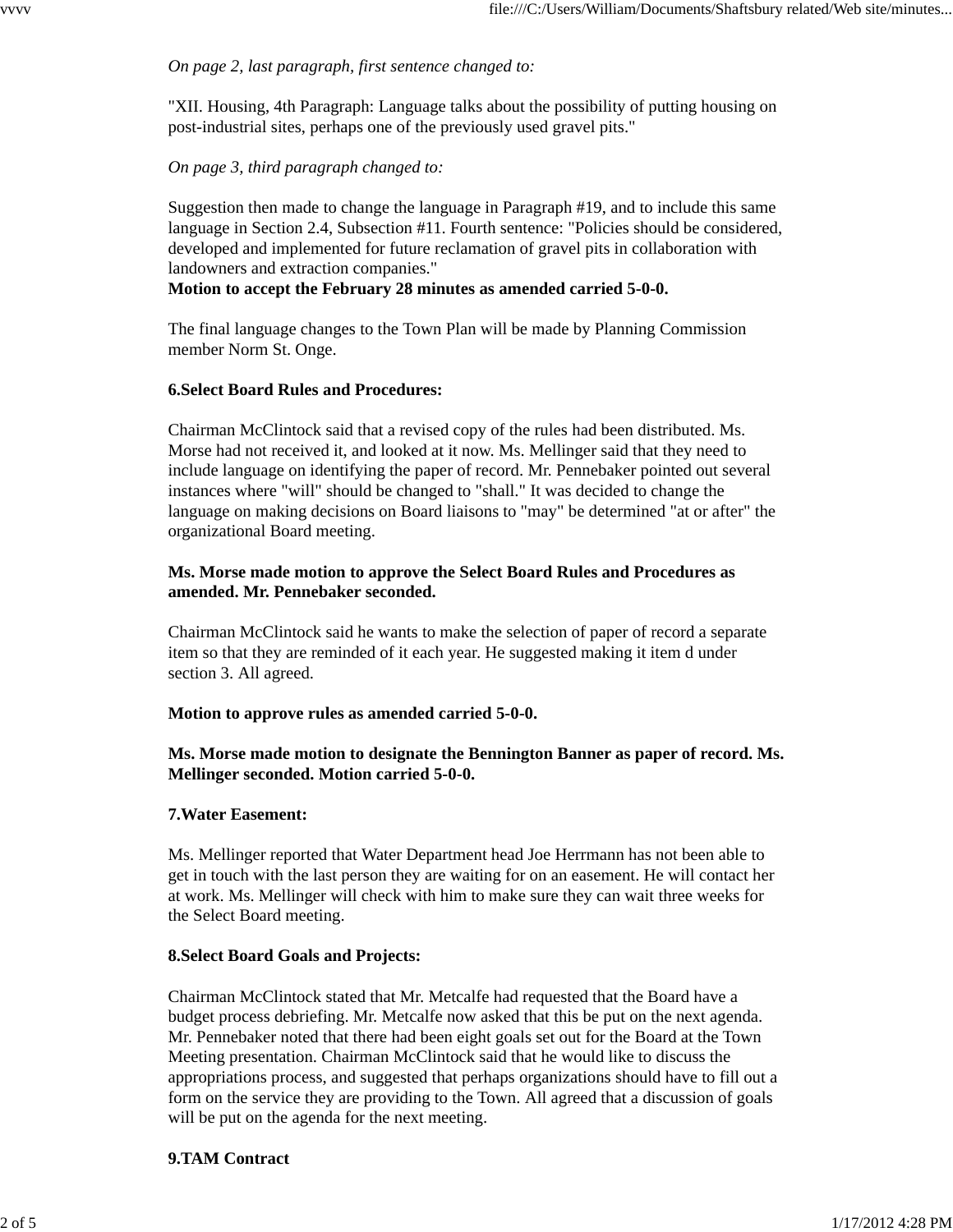Chairman McClintock asked if all Board members have seen the contract, and all said that they have seen it. He would like to discuss the contract in Executive Session. Ms. Morse said she would like to discuss ways of doing things differently to save money on the contract, and would be happy to have that conversation with TAM at a Board meeting. Ms. Morse emphasized that this is not about closing the transfer station, but about being as efficient as possible. Board members agreed to invite TAM to the next meeting.

# **10.Conflict of Interest Policy:**

Chairman McClintock reported that Mr. Chrostowsky had distributed a draft of the policy to department heads and Town committees for feedback. He only heard back from Fire Chief Joe Vadakin, who is happy with the proposed policy.

There was a discussion of when the three required public hearings will be held, and the regular meeting dates of April 20, May 4, and May 18 were agreed upon. No formal warning is required.

Mr. Pennebaker pointed out that Robert's Rules of Order does not agree with the policy on recusal, and states that a person has the right to vote on whether or not he or she is to be disqualified. The person may choose not to exercise their vote, but it is permitted. All agreed that this is valid and should be included in the policy.

Ms. Mellinger asked if Town employees should also be referred to in Article 3. Chairman McClintock said that he will add that. There was a discussion of whether there should be a reference to ex parte communication. This only applies to quasi-judicial boards, such as the Development Review Board (DRB), but the conflict of interest policy is intended to cover all Town boards. Chairman McClintock will look into this.

Ms. Mellinger suggested several small edits. Chairman McClintock asked that Board members email any other changes to him.

# **11.Budget Status Report**:

Chairman McClintock said that they had just received the report tonight. He noted that nothing has changed in the highway budget since last week. Mr. Chrostowsky said that sand is over budget, and Ms. Mellinger noted that a lot of areas of the Fire Department budget have broken through the spending ceiling. Mr. Metcalfe said that highway equipment maintenance is \$7,000 over budget, and that they have to come up with a way to include money in the budget for unexpected equipment repairs.

There was discussion of the fact that there is a significant discrepancy between last week's numbers and this week's; a change from \$77,000 to \$88,000. Chairman McClintock asked Mr. Chrostowsky to find out what accounts for the discrepancy. Ms. Morse said that it would be helpful if Mr. Chrostowsky and Treasurer Henri Billow coordinate to make sure they are using the same information, and that numbers reconcile.

There was a brief discussion of other budget items. Ms. Mellinger noted that fire and highway department communications expenses are over budget, and asked whether the move to Sovernet is saving money. Mr. Chrostowsky will look into this.

# **12.Town Administrator Search:**

Chairman McClintock said that he had contacted everybody on this. He has references for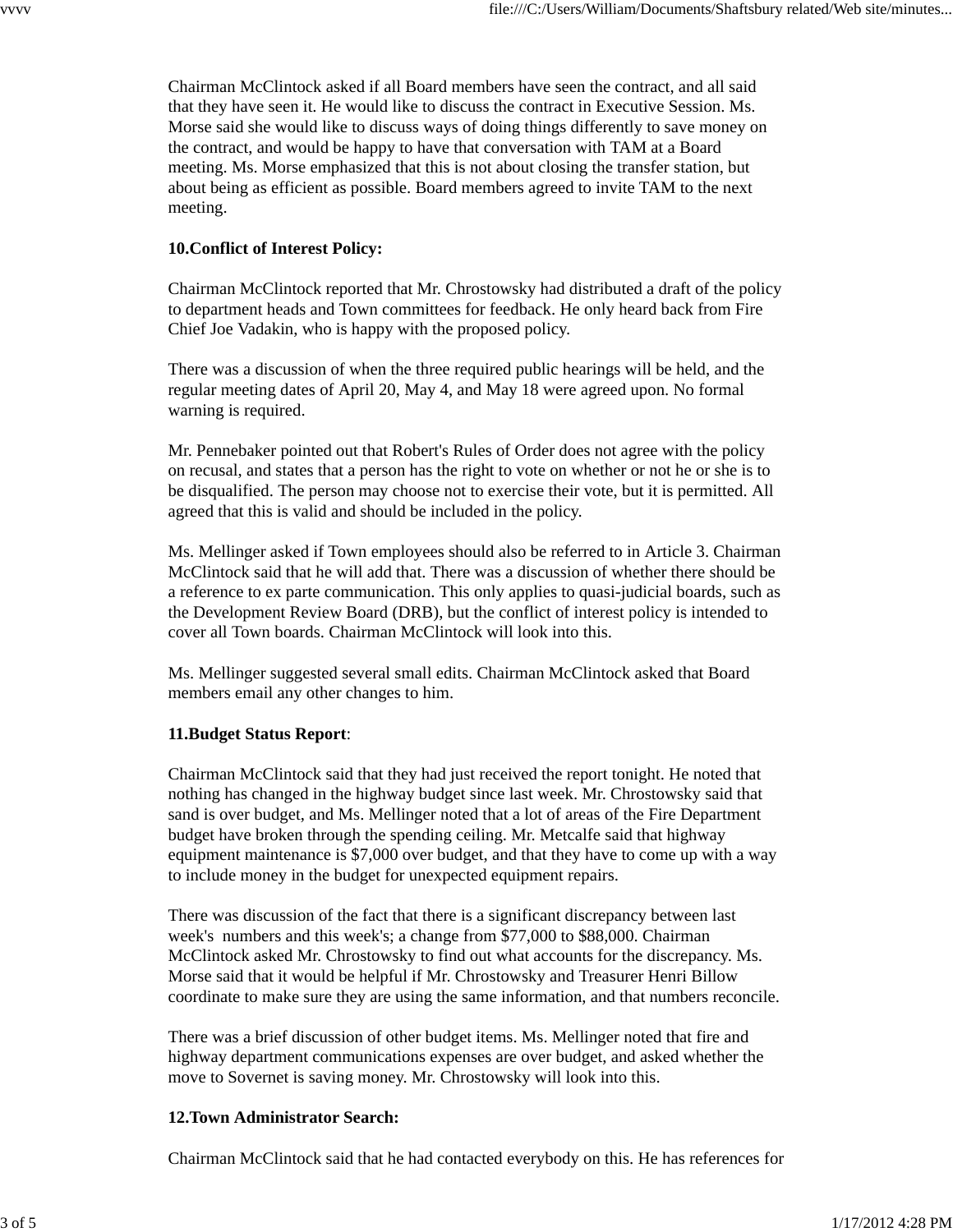the finalists and would like to discuss them in Executive Session. All agreed.

#### **13.Review and Approve Warrants:**

The following warrants were presented for approval:

Retirement Warrant: \$ 480.80

**Ms. Morse made motion to pay Retirement Warrant. Ms. Mellinger seconded. Motion carried 5-0-0.**

Payroll Warrant #37:\$ 7,409.56

**Ms. Morse made motion to pay Warrant PR#37. Ms. Mellinger seconded. Motion carried 5-0-0.**

**14.Review and Approve Meeting Minutes:**

March 2, 2009 Town Meeting minutes

**Ms. Morse made motion to approve March 2, 2009 Town Meeting minutes. Ms. Mellinger seconded.**

The following corrections were requested:

*On Page 2, third paragraph, first sentence changed to:*

Chairman McClintock stated that the decision has been made to change the Town's accounting method effective July 1, 2009, so that everything is accounted for in the correct fiscal year, with nothing carried forward.

*On Page 3, second paragraph, second sentence changed to:*

In the ballot articles on pages 5-12 and 5-13: line #390 (Total Ballot Articles), which reads \$98,258, should be \$109,258; and line # 462 (Total Amount To Be Raised By Taxes), which reads \$1,109,762, should be \$1,120,762.

*On Page 5, third paragraph, fourth and fifth sentences changed to:*

Chairman McClintock replied that this is the first time they have been reduced in his memory. Ms. Morse and Ms. Mellinger stated that they have been reduced in the past.

*On Page 5, fourth paragraph, following sentences added at the end:*

Restricted funds cannot be used for General Fund deficit reduction.

*On Page 5, eighth paragraph, first sentence: "*Durant*" changed to "*Durand."

*On Page 5, tenth paragraph, third sentence changed to:*

Chairman McClintock stated that the Fiscal Year 2008-09 \$44,000 management fee is not covered by access or PAYT fees.

**Motion to approve March 2, 2009 Town Meeting minutes as amended carried 5-0-0.**